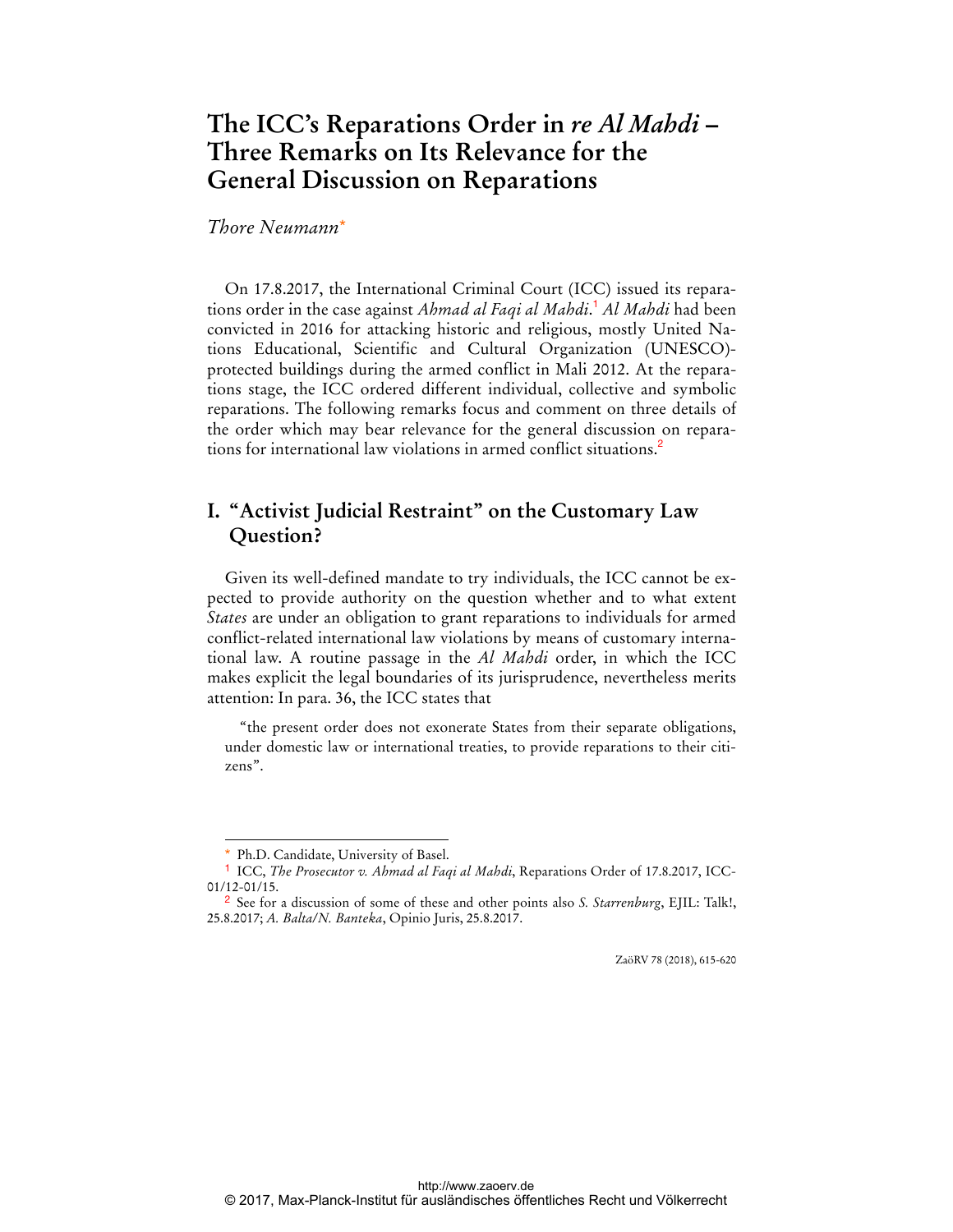#### 616 *Neumann*

A similar "without-prejudice-clause" is contained in para. 323 of the *Ka*t*anga* reparations order of 24.3.2017.<sup>3</sup> In neither of these passages, the ICC mentions customary law as among the potential sources of reparations obligations by States towards individuals (which cannot be prejudiced by its order). As it had already done in the *Lubanga* order,<sup>4</sup> the ICC could have chosen to simply refer to *"reparations obligations under domestic and international law".* Such a – neutral – formulation would have mirrored Art. 75 para. 6 Rome Statute (the "legal basis" for the 'without-prejudice-clauses').<sup>5</sup>

The ICC's more specific reference to "treaties" may have different reasons. One could be that the ICC intended to eschew, with a view to Art. 38 para. 1. d.) International Court of Justice (ICJ) Statute, any impression whatsoever that its reparations order could be construed as presupposing the existence of customary law obligations (and corresponding rights of individuals) that States must grant reparations to individuals in regard of certain armed conflict-related international law (i.e. human rights or humanitarian law) violations. Such a (possible) "judicial restraint" with regard to any matter outside the ICC's mandate might be deemed essential for the Court's reputation and successful functioning. But the ICC's over-cautiousness could also have a "soft" negative "quasi-precedential" effect in that it might influence States' legal analyses when forming a potential *opinio iuris* on reparations law. It might be instrumentalised, in discussions on the sources of reparations obligations, as an ostensible *obiter dictum* against the existence or potential evolution of customary law-based reparations obligations and rights in legal contexts where the existence of such obligations and rights is not unequivocally clear. Hence, the ICC's specificity at this point could be detrimental to the further development of a more universal law of reparations.

ZaöRV 78 (2018)

 $\overline{a}$ 

<sup>3</sup> ICC, *The Prosecutor v. Germain Katanga*, Reparations Order of 24.3.2017, ICC-01/04- 01/07.

<sup>4</sup> ICC, *The Prosecutor v. Thomas Lubanga Dyilo*, Judgement on the Appeals against the "Decision Establishing the Principles and Procedures to be Applied to Reparations" of 7.8.2012 with Amended Order for Reparations (Annex A) and Public Annexes 1 and 2, 3.3.2015, ICC-01/04-01/06-3129, para. 9 of the Amended Order.

<sup>5</sup> Likewise, Art. 25 para. 4 Rome Statute refers to international law generally and not only treaty law.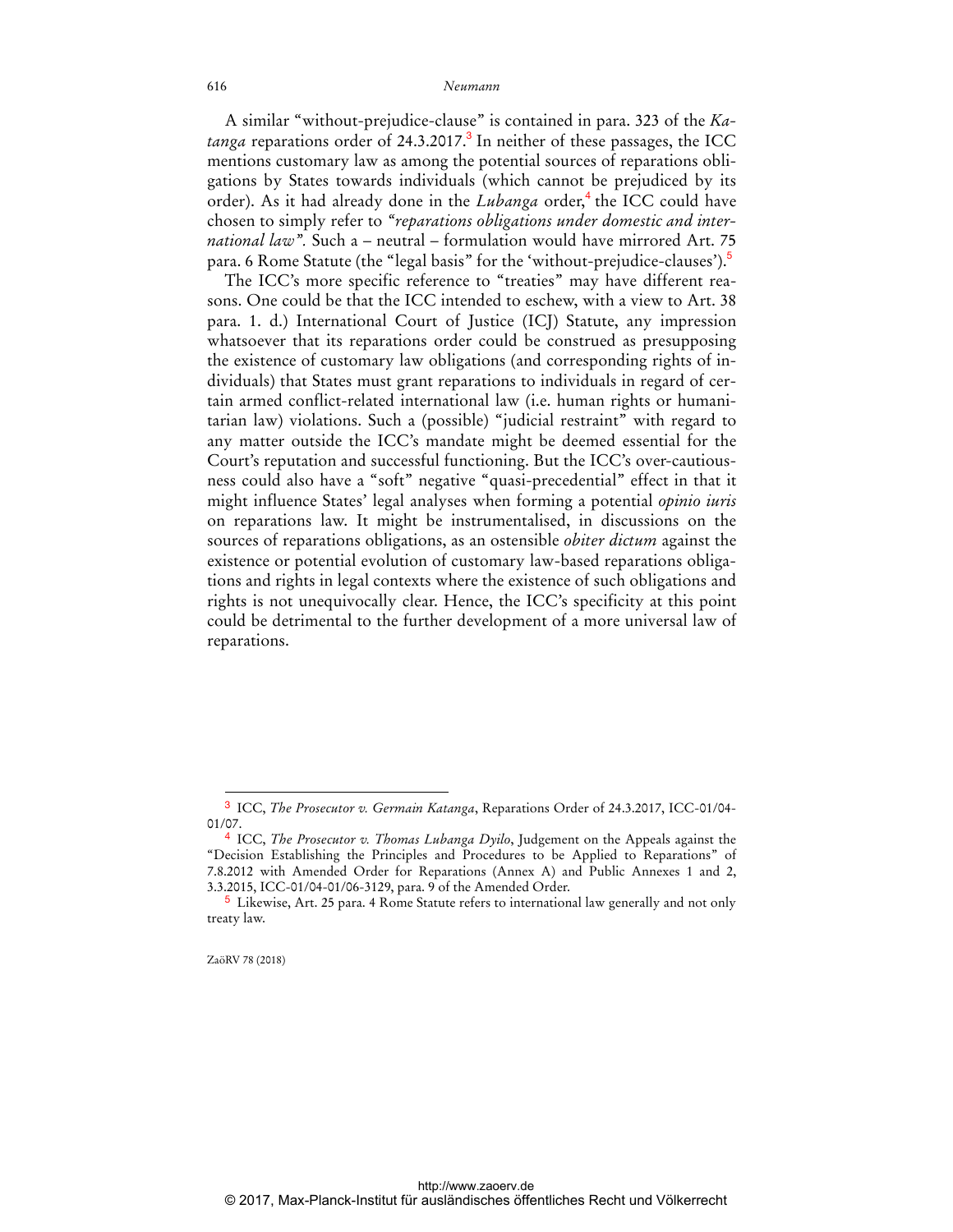## **II. Moral Damages: Quantification Quandaries and Inter-Contextual Equality**

As mentioned by the ICC in *Al Mahdi,* an obvious and much-discussed trouble spot of moral damages is their quantification.<sup>6</sup> On the one hand, the calculation of moral damages must do justice to the individual circumstances of the case. On the other hand, a universal understanding of human suffering requires a certain quest for equality in the quantification of the same type of harm suffered in different regional contexts of armed conflict. In the latter sense, the ICC in *Katanga* had de-contextualised the quantification of moral damages from the regional economic background of the affected communities.<sup>7</sup> Implementing this maxim, the Court had sought orientation from domestic and international case-law on damages granted for different types of harm suffered.<sup>8</sup> In *Al Mahdi*, the ICC expressly confirmed this approach.<sup>9</sup> It took the amount awarded in a case of destructed cultural sites decided by the Eritrea Ethiopia Claims Commission as a basis. The ICC thereby ensured (albeit without expressly mentioning intercontextual equality) that at least with regard to the *starting point* for the quantification of harm, the destruction of cultural sites in Mali was not treated differently, in principle, from the destruction of cultural sites in Eritrea.<sup>10</sup>

The ICC's approach was developed in open departure from the European Court of Human Rights' (ECtHR's) jurisprudence, which does take into consideration the local economic situation of the victims.<sup>11</sup> Among other things, this disparity could reflect an extended perspective on the rationales of reparations at the ICC in comparison to those at the ECtHR.<sup>12</sup> The latter mainly focusses on individual relief.<sup>13</sup> For reparations to achieve the same "relieving effect" in comparable cases, the different local economic circumstances should be factored in because the value of a certain sum of money is

 $\overline{a}$ 

ZaöRV 78 (2018)

<sup>6</sup> *Al Mahdi* Order (note 1), para. 129; see on the following also *S. Starrenburg* (note 2).

<sup>7</sup> *Katanga* Order (note 3), para. 189.

<sup>8</sup> *Katanga* Order (note 3), paras. 227 et seq.

<sup>9</sup> *Al Mahdi* Order (note 1), para. 43.

<sup>10</sup> *Al Mahdi* Order (note 1), paras. 131 et seq.

<sup>11</sup> See *S. Altwicker-Hámori/T. Altwicker/A. Peters*, Measuring Violations of Human Rights: An Empirical Analysis of Awards in Respect of Non-Pecuniary Damage under the European Convention on Human Rights, ZaöRV 76 (2016), 1 et seq., 19 et seq., 39, 41 to which the ICC (via a Trust Fund submission) in para. 186 of the *Katanga* order, referred.

<sup>12</sup> See *S. Altwicker-Hámori/T. Altwicker/A. Peters* (note 11), 10, 41.

<sup>13</sup> *S. Altwicker-Hámori/T. Altwicker/A. Peters* (note 11), 10.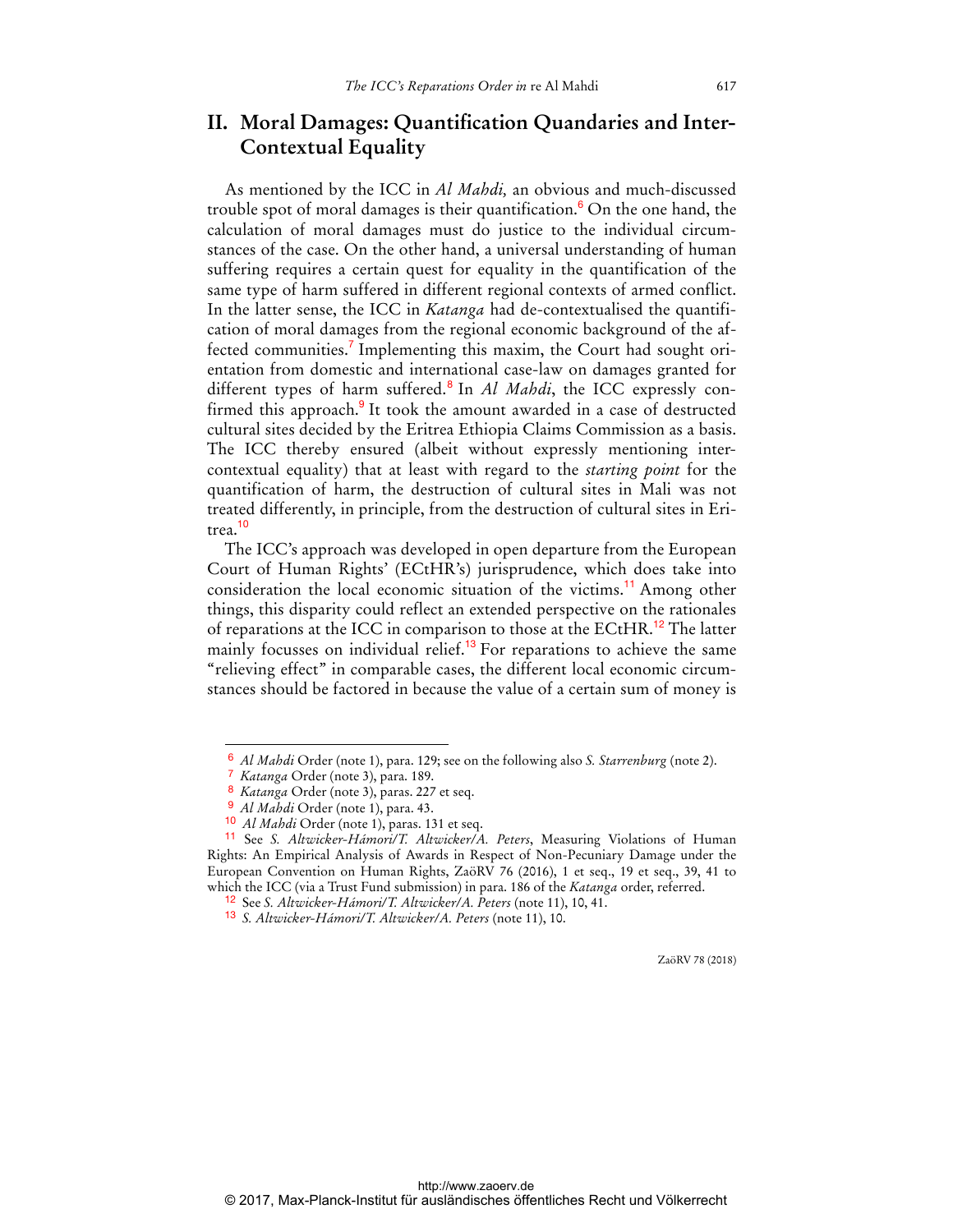#### 618 *Neumann*

obviously different, depending on the economic context.<sup>14</sup> Reparations at the ICC (including for immaterial damage), by contrast, may serve individual-centred objectives *as well as* – possibly – general societal objectives, including deterrence.<sup>15</sup> (General) deterrence transcends the conflict and situation under review and aims at forestalling future violations of international law in other armed-conflict situations. This *inherently* requires a *delocalised* and *internationalised* approach to the quantification of moral reparations because – simply put – the deterrent effects of "lower" reparations reflecting the economic circumstances of a poor region on possible perpetrators of a comparatively wealthy region will be less incisive.<sup>16</sup> Certainly, calculating reparations with a view to their deterrent effects can be criticised as distracting from the harm suffered by victims.<sup>17</sup> However, factoring in  $$ amongst other aspects – the potential of reparations to *generally* deter international law violations (i.e. also in wealthy States) could also have the effect of pushing up the amounts of awarded reparations in many cases, which would be beneficial for victims.

Perhaps more practically relevant for the ICC, a de-contextualised quantification process – based on cross-referencing and "judicial dialogue" – may bolster the *perceived* legitimacy of international reparations and their communicability to victims: It demonstrates that the international community appraises – in absolute terms – certain types of harm suffered in a generally equal fashion – even if the individual relief effects of a reparation vary, depending on local economic circumstances. Leaving the latter out of the quantification process may also prevent imprecisions and possible disagreement on how to evaluate local economic situations, thereby avoiding, from the outset, possible distortions of the positive effects of reparations. Moreover, reparations should not contribute to a cementation of economic differences between the regions and States. This would, however, inevitably be the case if the poverty or wealth of a region was reflected in the amounts of reparations granted.

ZaöRV 78 (2018)

 $\overline{a}$ 

<sup>14</sup> *S. Altwicker-Hámori/T. Altwicker/A. Peters* (note 11), 20.

<sup>15</sup> *Al Mahdi* Order (note 1), para. 28; Amended *Lubanga* Order (note 4), para. 71; *A. Balta/N. Banteka* (note 2).

<sup>16</sup> See *A. Balta/N. Banteka* (note 2).

<sup>17</sup> *A. Balta/N. Banteka* (note 2).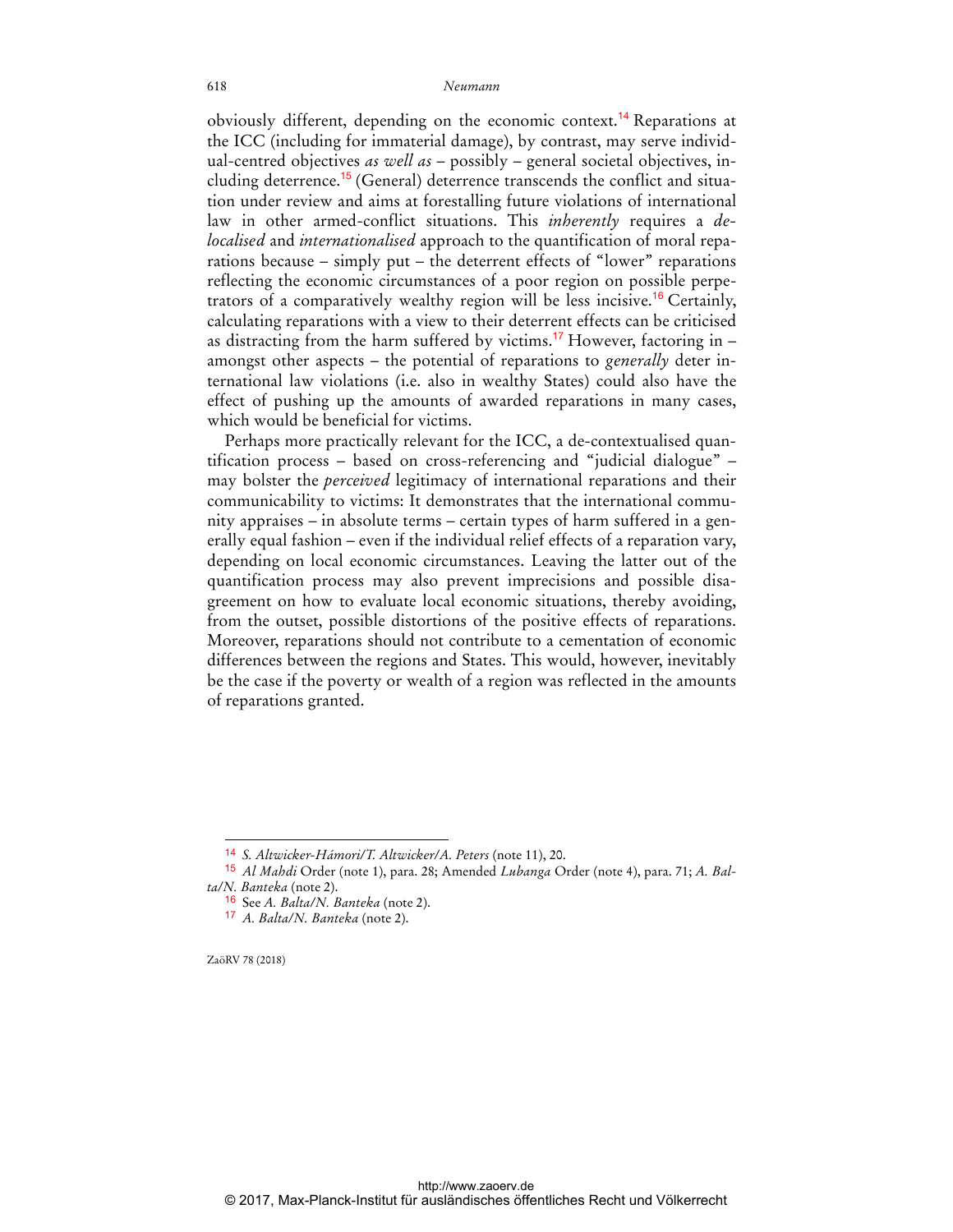### **III. Trial Transparency as Reparation**

As regards the modalities of reparations, the ICC in *Al Mahdi inter alia* ordered the re-publication of a video and transcript of *Al Mahdi's* apology as recorded during the trial hearing.<sup>18</sup> It thereby generally joined the ranks of other courts such as the Inter-American Court of Human Rights (IACtHR) or the Extraordinary Chambers in the Courts of Cambodia (ECCC) which have both ordered different means of transparency of the original trial as part of (symbolic) reparations orders. This developing international practice holds obvious advantages: Most importantly, by ordering targeted transparency measures as reparations, international courts may bolster and steer the reception of the main trial and judgement in affected communities with a possible transformative effect and thereby provide satisfaction to victims.

Still, questions remain, i.e. as to the truly "reparative" character of such orders, at least in cases where the procedural law of a court already stipulates trial publicity *in any case*. Certainly, there appears to be no rule that reparations (especially of a symbolic nature), must, to be qualified as such, have a constitutive content, i.e. exceed what is in any case granted by law, or, that they must encompass some form of material or symbolic extra for the victims. Nevertheless, reparations which merely repeat or re-order an already existing legal or factual position might have a detrimental effect on the perceived legitimacy and added value of the reparations procedure.

In the case of *Al Mahdi,* the footage containing the apology had in any case and in accordance with the ICC's outreach activities been publicly available since 22.8.2016 on the ICC's YouTube channel. However, possibly in order to avoid the negative effects described above, the court apparently made efforts to construct an (albeit as such not easily graspable) "legal extra" by ordering that an excerpt of the footage containing the apology *must* be published *on the ICC's website.* Arguably, neither the ICC's Statute, Rules (i.e. Rule 15), Regulations (i.e. Regulations 8, 21 sub-regulations 1, 9) nor its Registry Regulations (i.e. Regulations 6, 17 or 41 et seq.*)* contain an *unequivocal obligation* that hearing footage, let alone edited excerpts thereof, *must* be proactively and always (i.e. not only upon request or special decision) *kept available on the ICC's webpage.* Similar considerations apply to the Court's order that the transcript be made available in the primary languages spoken in Timbuktu – this could be deemed to exceed what is stipulated by Rule 15 sub-rule 1, 2nd sentence ICC Rules (which guarantees

 $\ddot{ }$ 

ZaöRV 78 (2018)

<sup>18</sup> *Al Mahdi* Order (note 1), para. 71.